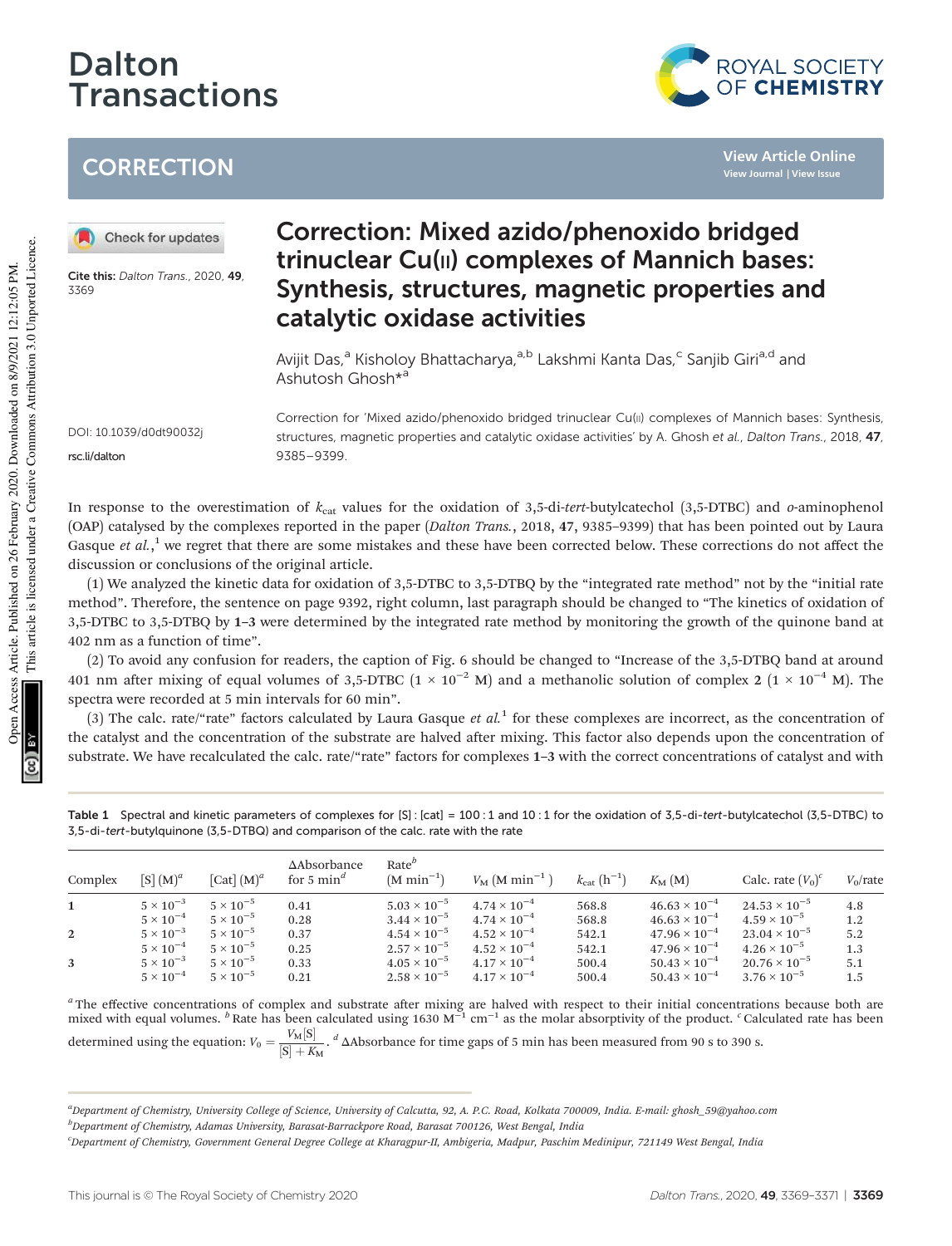different concentrations of substrate (Table 1). From these calculations, one can see that the calc. rate/"rate" factors do not exceed ∼5 for any of these compounds. They are close to ∼1 for lower concentrations of substrate as expected.

(4) The kinetic parameters for the oxidation of *o*-aminophenol in the original paper were calculated by the "integrated rate method". We agree that calculation of  $k_{cat}$  for oxidation of *o*-aminophenol by the "integrated rate method" is a mistake considering the high  $\varepsilon$  value of APX. Moreover, we noticed that after about 2 hours of time the absorbance apparently becomes constant, and we used that incorrectly as *A*α, but the constant absorbance is probably due to polymerization or formation of other compounds. Hence, in the original report, the catalytic activities were grossly overestimated and we obtained incongruous  $k_{\text{cat}}$  values.



Fig. 1 Plots of rate vs. substrate concentration for complexes 1–3. Insets show the corresponding Lineweaver–Burk plots.